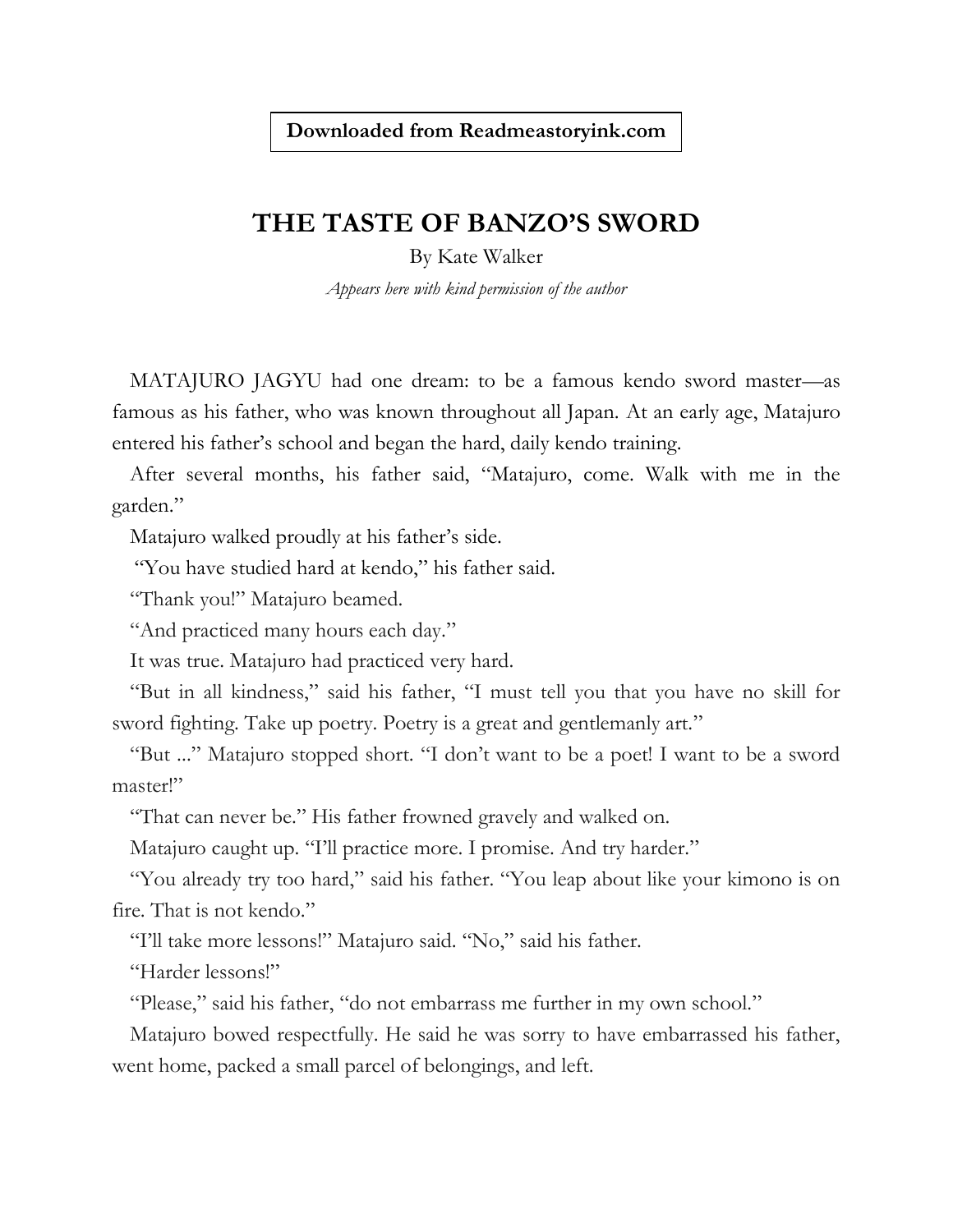He would be a kendo sword master! And if his father refused to teach him, then he'd just go and find somebody else who would!

There was only one kendo master in Japan more famous than Matajuro's father an old man named Banzo. Old Banzo did not fight in tournaments or teach anymore. He lived on his own in a small walled house somewhere high in the mountains, and Matajuro set off in search of him.

After traveling many days, Matajuro finally knocked at the old man's door and begged him, "Please, sir, teach me kendo. My father refuses. He says I have no skill."

"Then you have no skill," said Banzo.

"But my father might be wrong," said Matajuro. "Or he might be trying to teach me a special lesson in a strange way. Some sword masters have odd ways of teaching."

"True." Old Banzo nodded and walked away, leaving the door open. So Matajuro followed.

The old man stepped into his practice hall, where he took down two bamboo swords from a rack on the wall. He gave one to the boy and said, "Strike me."

"No!" Matajuro cried. "I could not, master. You're too old."

So Banzo struck the boy instead.

Immediately Matajuro tried to hit back. He thrust at the old man, took swipe after swipe at him, puffed and panted and shuffled his feet so much that at the end of ten minutes his whole young body ran with sweat and his face was red, whereas the old man stood calm and fresh as ever. Matajuro had not laid a blow on him.

Banzo put the swords back on the rack. "Your father was right," he said. "You have no skill. Take up painting. Painting is a fine and gentlemanly art."

"With respect, sir" said Matajuro, "I want to be a sword master. And I will be a sword master, if I have to walk the length of Japan ten times over to find a teacher."

"Oh dear," Banzo sighed. "Poor old Japan, such a tramping she will get. You'd better stay here, and I will teach you."

Matajuro leaped up for joy. "Thank you, master. When do we start? I am ready now!"

"Then we will begin now," Banzo said.

"How long will it take for me to learn?" Matajuro asked.

"A boy of your age?" said Banzo. "Ten years."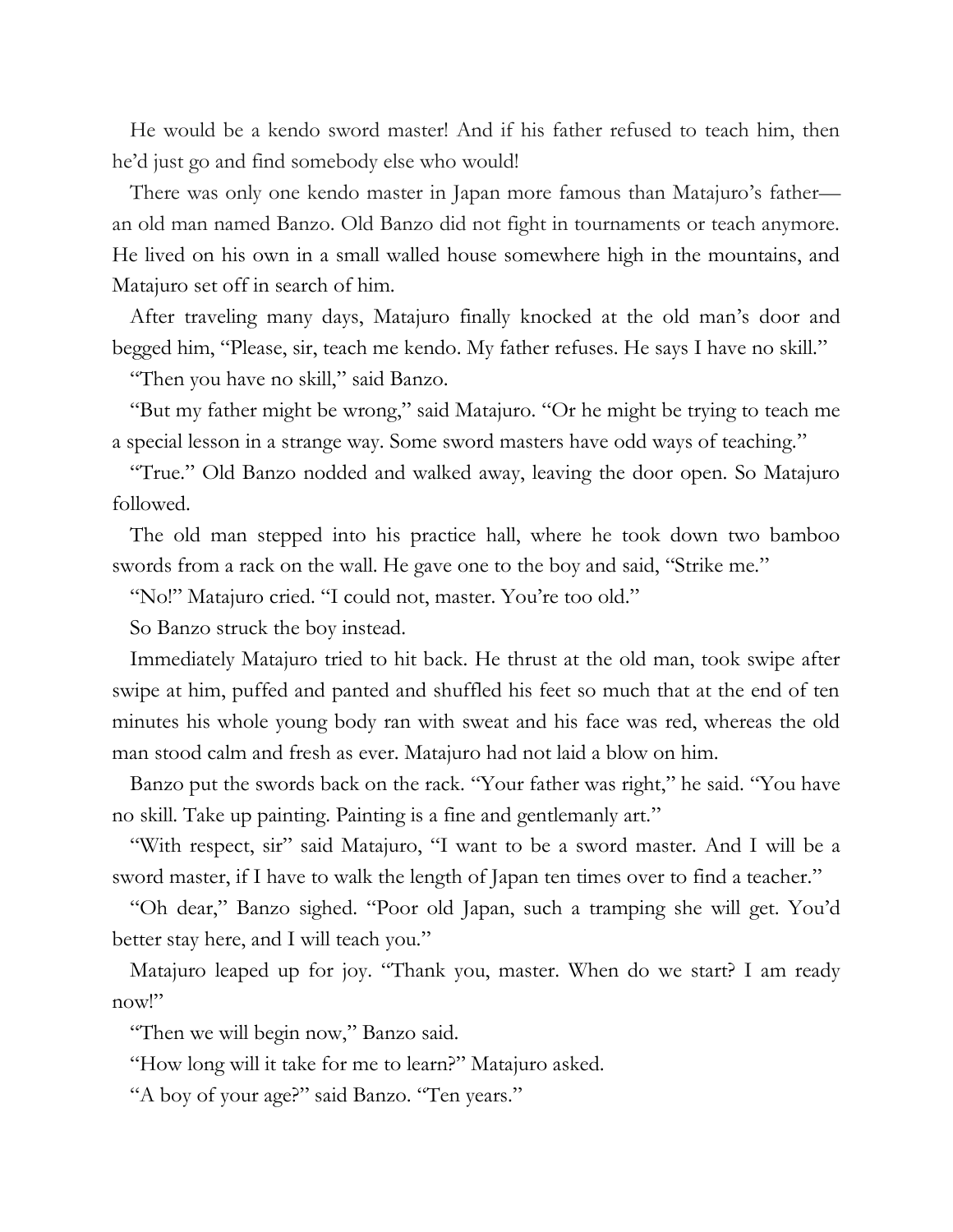"That's too long!" Matajuro cried. "What if I practice every day, day and night how long then?"

"Every day, day and night?" said Banzo. "In that case, twenty years."

"I mean if I practice all day long, every day, without fail—do nothing but kendo how long then?"

"In that case," said Banzo, "thirty years. A fellow in a hurry never learns anything fast."

Matajuro's face sank.

"And your first lesson is this," said the old man, "you will not touch a sword or speak of kendo until I say."

"But  $\ldots$ "

Banzo raised a finger for silence. "If you would learn from me, you must obey."

Matajuro nodded. Thereafter he stayed with the old man and worked as his houseboy. Matajuro cooked the meals, washed the clothes, and tended the garden all without a word of sword fighting or swords.

Secretly, though, Matajuro practiced—with a mop. And every day, when the old man went into the practice hall, the boy crouched outside to listen to the old but sure feet shuffle through the footwork patterns. Matajuro listened for the whisper of a kendo sword blade slicing the air. One day he even offered to paint the practice hall, just to get inside.

"Good idea," said Banzo, and he gave the boy a box of paints, two small brushes, and a sheet of rice paper. "Painting is a fine art," he said. "Every gentleman should know how to paint."

Matajuro had to sit and paint the picture from outside.

Later that afternoon when Banzo saw it, he sighed, "Again, your father was right. A poem would have been better. You have no skill for painting."

Matajuro went back to his chores of cooking and scrubbing. And thus the first year with the master passed quietly by.

During his second year with the old man, Matajuro grew tired of listening at the practice room door and simply went about his chores—but all the while dreaming of kendo. He daydreamed so much that, pruning the peach tree one day, he cut his finger. While mending the roof, he accidentally slipped off and bumped his head. And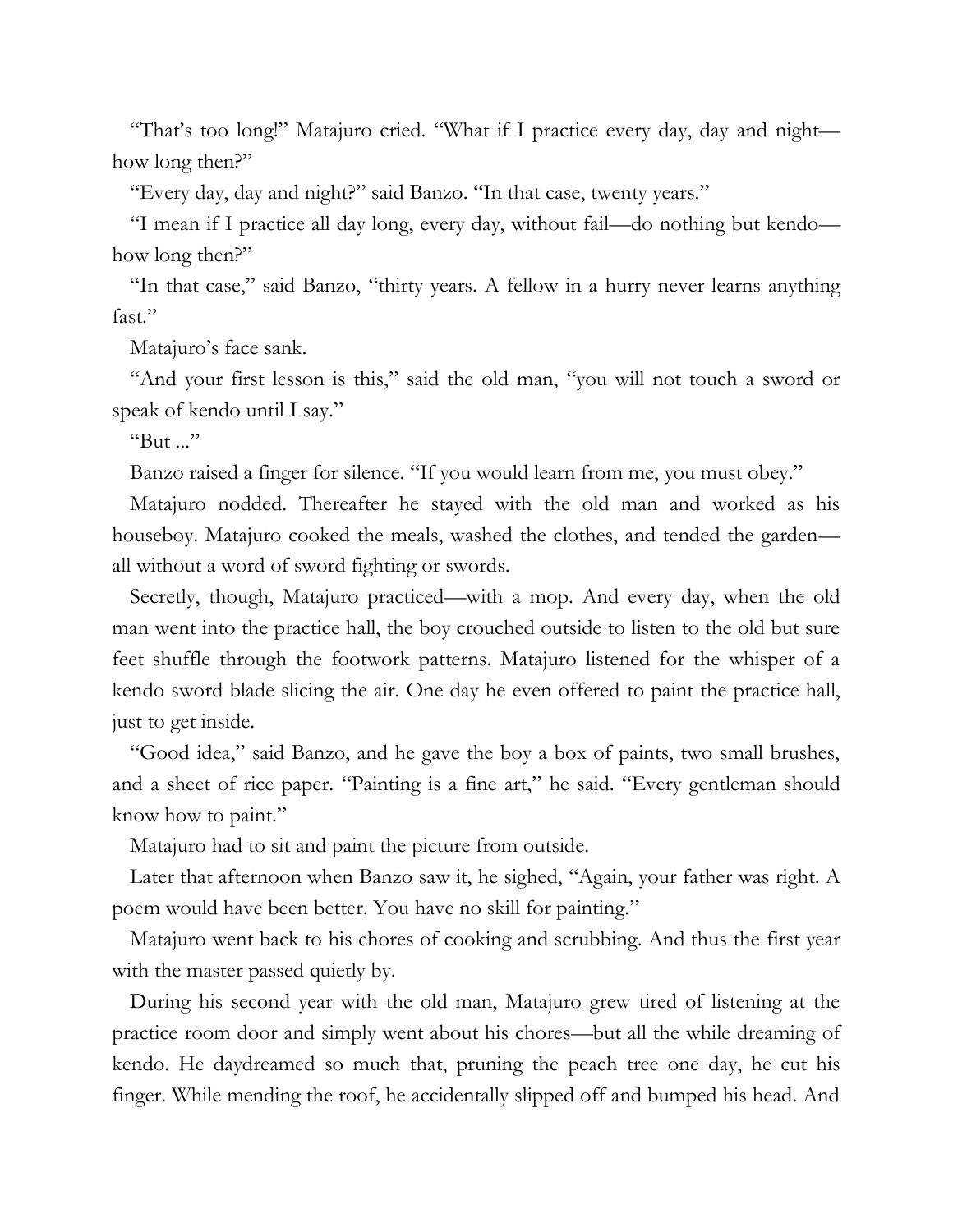while tending the garden, he often pulled out the carrots and left the weeds to grow all the time off in the clouds dreaming of kendo. Old Banzo said nothing, and so the second year passed quietly by.

Matajuro began to wonder if the old man would ever teach him anything! Perhaps he should leave and seek another master? As he sauntered about with his watering can, thinking these thoughts, he suddenly came across a young peach tree he'd planted the year before. Overnight it had burst into bloom. White flowers like snowflakes dotted its limbs.

"Master!" Matajuro called. "Master, come quick! Come and see!" He fetched the old man into the garden. "Look! Look at my tree. I planted it myself. Do you remember? From just an old cutting you said would never take. You said it was just a stick, but look at it now."

The small tree was a mass of flowers, and every flower would become a ripe peach before the summer was done.

"To get such a stick to grow into a tree," said old Banzo, "you must have watered it every day. And held it in your thoughts every night."

"No," said Matajuro. "Mostly I forgot about it. It grew on its own."

"Then plant more sticks and forget about them," said Banzo. "You have learned a great secret."

Matajuro laughed, picked up his watering can, and went on with his chores. And Banzo returned to the practice hall and took down a bamboo sword from the rack on the wall. With it hidden behind his back, he crept up on the boy still mooning over his tree outside.

Matajuro did not hear the old man until—whack! The bamboo sword blade whistled through the air and struck him on the seat. "Whaaaah!" He leaped up yelping. "Master! Master! Why did you do that?"

The old man raised his finger. This was a matter of swords and kendo. It was not to be spoken of. He had not given the word.

That night, while Matajuro was warming the rice for the evening meal, Banzo sprang again and rapped him across the knuckles with the bamboo blade.

"Master, what have I done?" Matajuro cried, sucking his fingers. "Why do you beat me? Haven't I been a good servant? Don't I do everything you say?"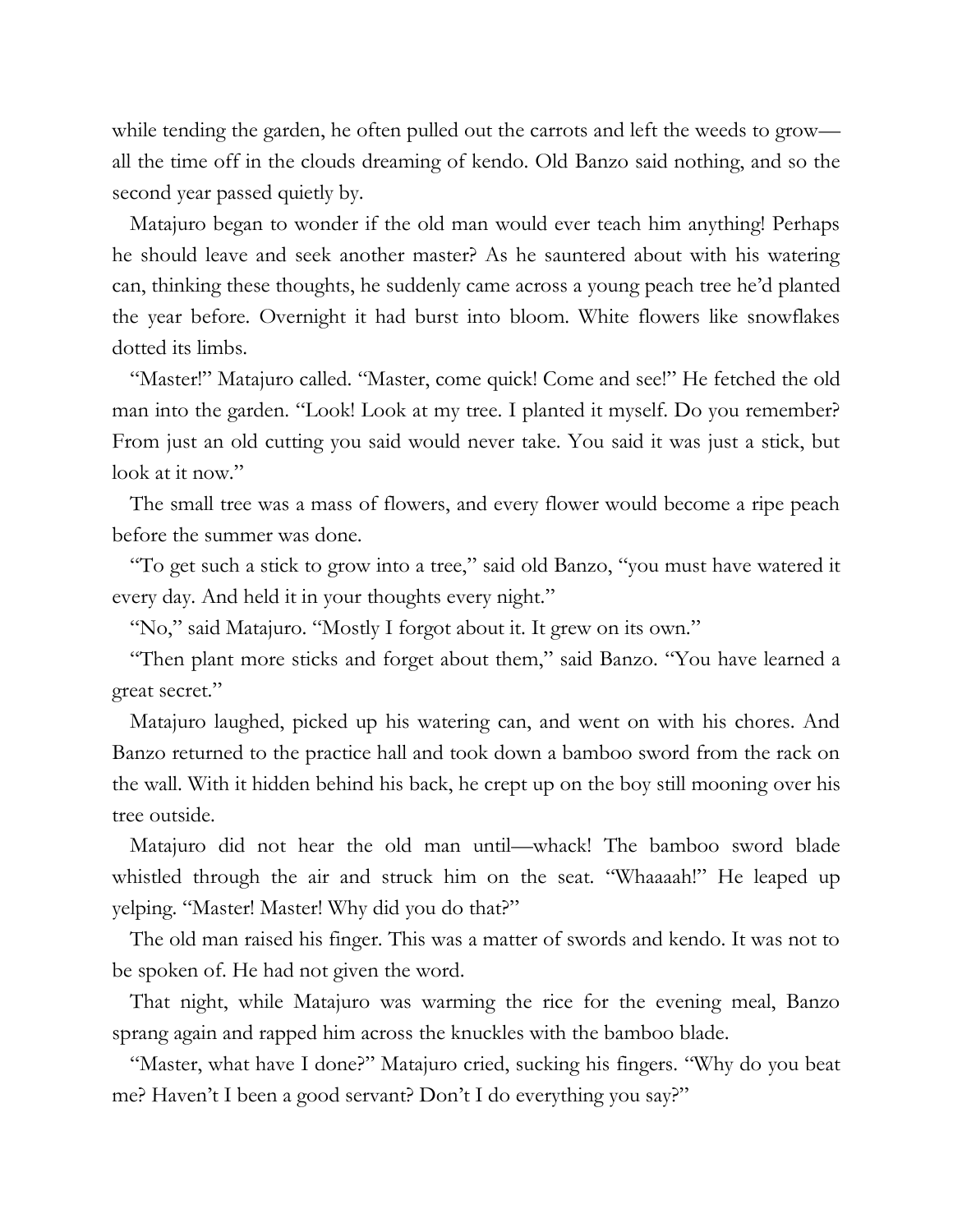But the old man raised a hand for silence again.

The following day, as Matajuro laid out the washing, the old man appeared from nowhere and struck once more, paddling him sharply.

"Please, master!" Matajuro said. "Why do you treat me this way?"

Banzo would not answer.

It became a ritual. Any time of the day or night, the old man might appear from nowhere and strike. Not a moment passed in which Matajuro did not have to think about swords or listen for the old man's footsteps, which were impossible to hear. He moved like a cat.

But one day, while tending the lettuce in the garden, Matajuro sensed the old man behind him. He heard the soft swish of the blade descend through the air. There was no time to leap away. He leaned to one side. Whoosh! The bamboo blade hissed narrowly past him and hit the lettuce, squashing it flat.

Matajuro looked at it, clutched his sides, and began to roll on the ground, crowing and laughing. "Missed! You missed me! Ha, ha, ha!" It was not a very dignified thing to do, but the greatest living sword master in Japan had taken a swipe at him and missed! "You missed me!" he chortled, unable to believe it himself.

"Come," said the old man, "it is time to speak of kendo."

"Kendo?" Matajuro said. "*Kendo*?" Getting up from the ground he asked the lettuce, "Kendo—what is that?"

Under the old man's guidance, Matajuro learned very quickly and in just a few years, returned to his father's school and challenged the students there.

Having watched him, his father said, "Come, Matajuro. Walk with me in the garden."

Matajuro walked proudly at his father's side.

"You have studied hard," his father said. "I have," said Matajuro.

"And practiced many hours."

It was true.

"Again you have embarrassed me," his father said.

Matajuro frowned. He had hoped to please his father, not disappoint him again. "Might I know," he asked, "embarrassed you in what way?"

"That you had such skill and I failed to see it," his father said.